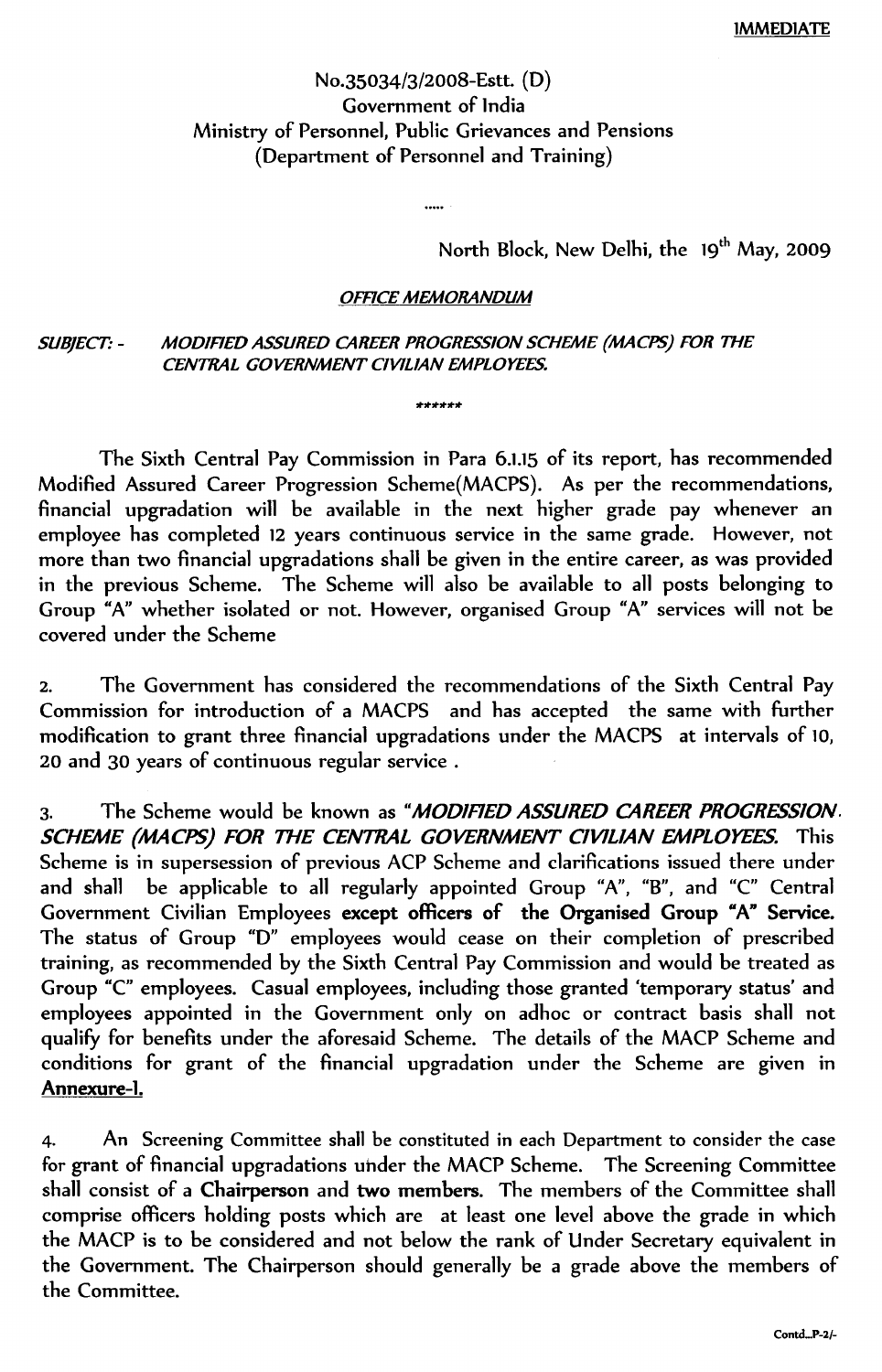5. The recommendations of the Screening Committee shall be placed before the Secretary in cases where the Committee is constituted in the MinistrylDepartment or before the Head of the organisation/competent authority in other cases for approval.

 $-2-$ 

6. ln order to prevent undue strain on the administrative machinery, the Screening Committee shall follow a time-schedule and meet twice in a financial year - preferably in the first week of *January* and first week of *July* of a year for advance processing of the cases maturing in that half. Accordingly, cases maturing during the first-half (April-September) of a particular financial year shall be taken up for consideration by the Screening Committee meeting in the first week of January. Similarly, the Screening Committee meeting in the first week of July of any financial year shall process the cases that would be maturing during the second-half (October-March) of the same financial year.

7. However, to make the MACP Scheme operational, the Cadre Controlling Authorities shall constitute the first Screening Committee within a month from the date of issue of these instructions to consider the cases maturing upto 30 $^{\rm th}$  June, 2009 for grant of benefits under the MACPS.

8. ln so far as persons serving in The lndian Audit and Accounts Departments are concerned, these orders issue after consultation with the Comptroller and Auditor General of lndia.

9. Any interpretation/clarification of doubt as to the scope and meaning of the provisions of the MACP Scheme shall be given by the Department of Personnel and Training (Establishment-D). The scheme would be operational <u>w.e.f. 01.09.2008</u>. In other words, financial upgradations as per the provisions of the earlier ACP Scheme (of August, 1999) would be granted till 31.08.2008.

10. No stepping up of pay in the pay band or grade pay would be admissible with regard to junior getting more pay than the senior on account of pay fixation under MACP Scheme.

11. It is clarified that no past cases would be re-opened. Further, while implementing the MACP Scheme, the differences in pay scales on account of grant of financial upgradation under the old ACP Scheme (of August 1999) and under the MACP Scheme within the same cadre shall not be construed as an anomaly.

Hindi version will follow.  $12.$ 

(S.Jainend *• 1*Kumar) *"~--* Deputy Secretary to the Govt. Of lndia

To

## All Ministries/Departments of the Government of India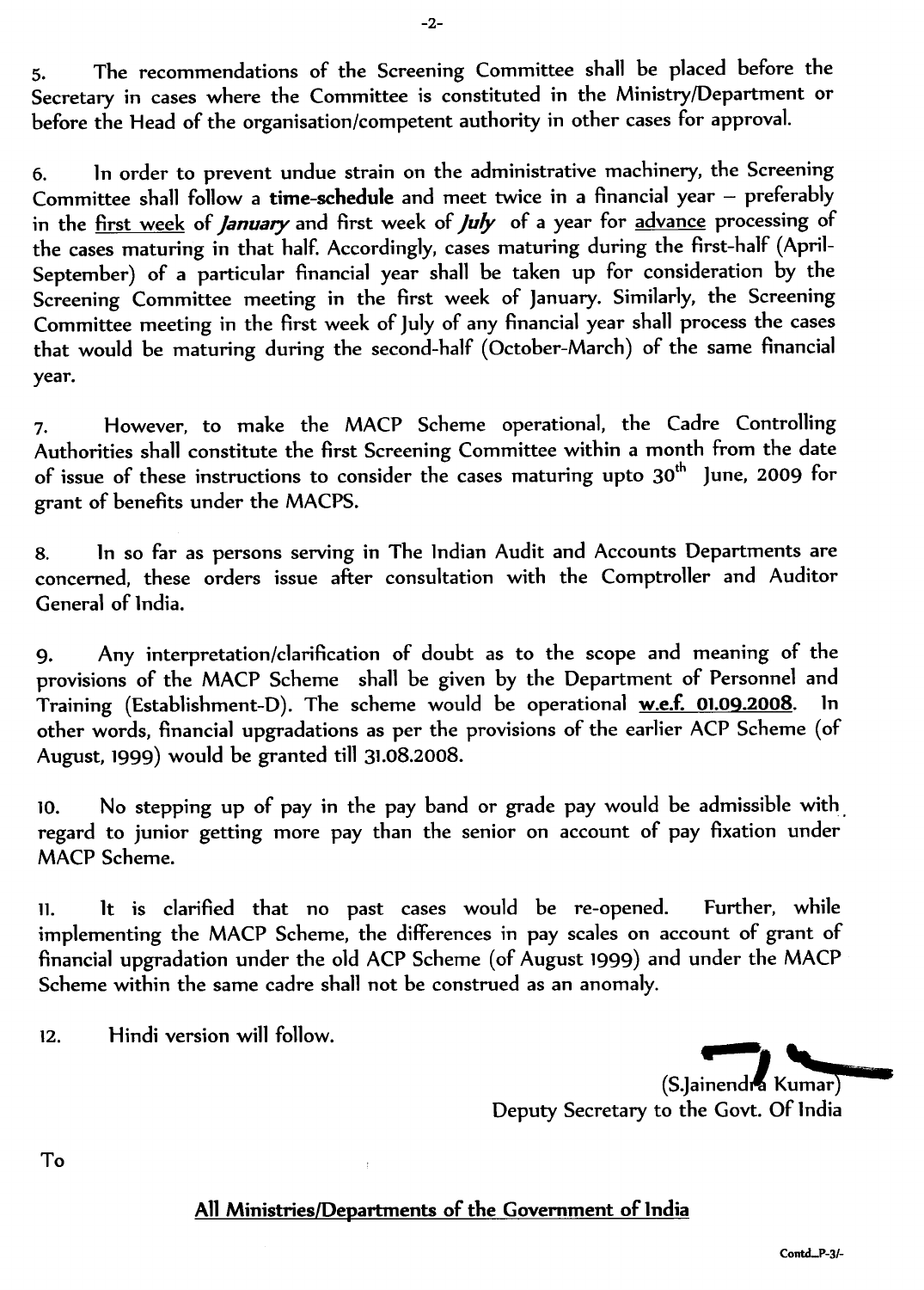1. President's Secretariat/Vice President's Secretariat/Prime Minister's Office/Supreme CourtlRajya Sabha Secretariat/Lok Sabha Secretariat/ Cabinet Secretariat/UPSC/CYC/C&AG/Central Administrative Tribunal (Principal Bench), New Delhi.

 $-3-$ 

- 2. All attached/subordinate offices of the Ministry of Personnel, Public Grievances and Pensions.
- 3. Secretary, National Commission for Minorities.
- 4. Secretary, National Commission for Scheduled Castes/Scheduled Tribes
- 5. Secretary, Staff Side, National Council (JCM), 13-C, Ferozeshah Road, New Delhi
- 6. All Staff Side Members of the National Council  $(ICM)$
- 7. Establishment (D) Section 1000 copies
- 8. N1C, DoPT, North Block for up-loading of the OM in DoPT website.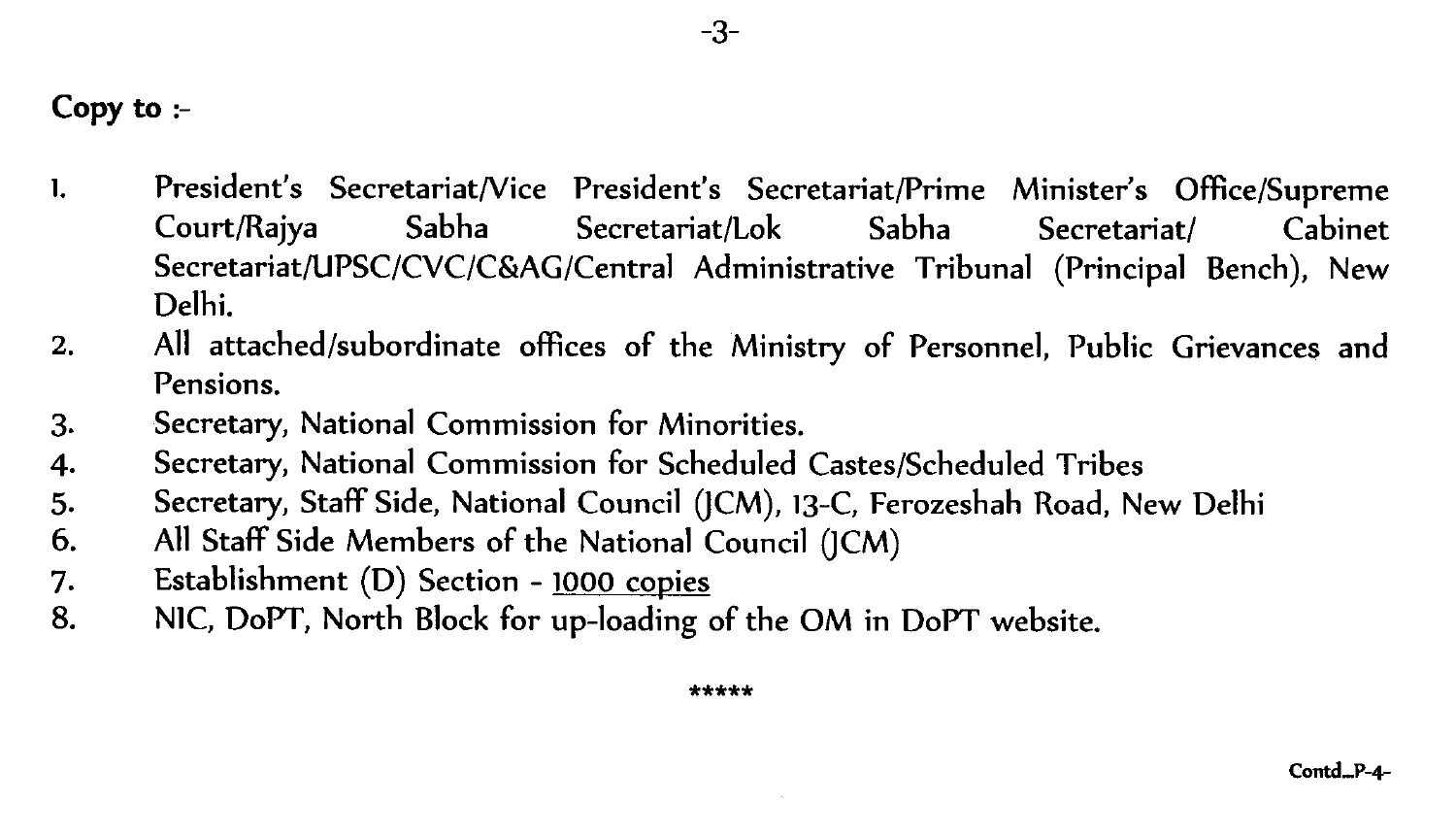# MODIFIED ASSURED CAREER PROGRESSION SCHEME (MACPS)

1. There shall be three financial upgradation s under the MACPS, counted from the lirect entry grade on completion of 10, 20 and 30 years service respectively. Financial upgradation under the Scheme will be admissible whenever a person has spent 10 years continuously in the same grade-pay.

2. The MACPS envisages merely placement in the immediate next higher grade pay in the hierarchy of the recommended revised pay bands and grade pay as given in Section 1 , Part-A of the first schedule of the CCS (Revised Pay) Rules, 2008. Thus, the grade pay at the time of financial upgradation under the MACPS can, in certain cases where regular promotion is not between two successive grades, be different than what is wailable at the time of regular promotion. In such cases, the higher grade pay attache to the next promotion post in the hierarchy of the concerned cadre/organisation will be given only at the time of regular promotion.

3. The financial upgradation s under the MACPS would be admissible up-to the highest grade pay of Rs. 12000/ in the PB-4.

4. Benefit of pay fixation available at the time of regular promotion shall also be allowed at the time of financial upgradation under the Scheme. Therefore, the pay shal be raised by 3% of the total pay in the pay band and the grade pay drawn before sucl upgradation. There shall, however, be no further fixation of pay at the time of regula promotion if it is in the same grade pay as granted under MACPS. However, at the time of actual promotion if it happens to be in a post carrying higher grade pay than what is available under MACPS, no pay fixation would be available and only difference of grad pay would be made available. To illustrate, in case a Government Servant joins as a direct recruit in the grade pay of Rs. 1900 in PB-l and he gets no promotion till completion of <sup>10</sup> years of service, he will be granted financial upgradation under MACPS in the next higher grade pay of Rs. 2000 and his pay will be fixed by granting him on increment plus the difference of grade pay (i.e. Rs. 100). After availing financia upgradation under MACPS, if the Government servant gets his regular promotion in th hierarchy of his cadre, which is to the grade of Rs. 2400, on regular promotion, he will only be granted the difference of grade pay between Rs. 2000 and Rs. 2400.  $\,$  No  $\,$ additional increment will be granted at this stage.

5. Promotions earned/upgradations granted under the ACP Scheme in the past to those grades which now carry the same grade pay due to merger of pa scales/upgradations of posts recommended by the Sixth Pay Commission shall b ignored for the purpose of granting upgradations under Modified ACPS.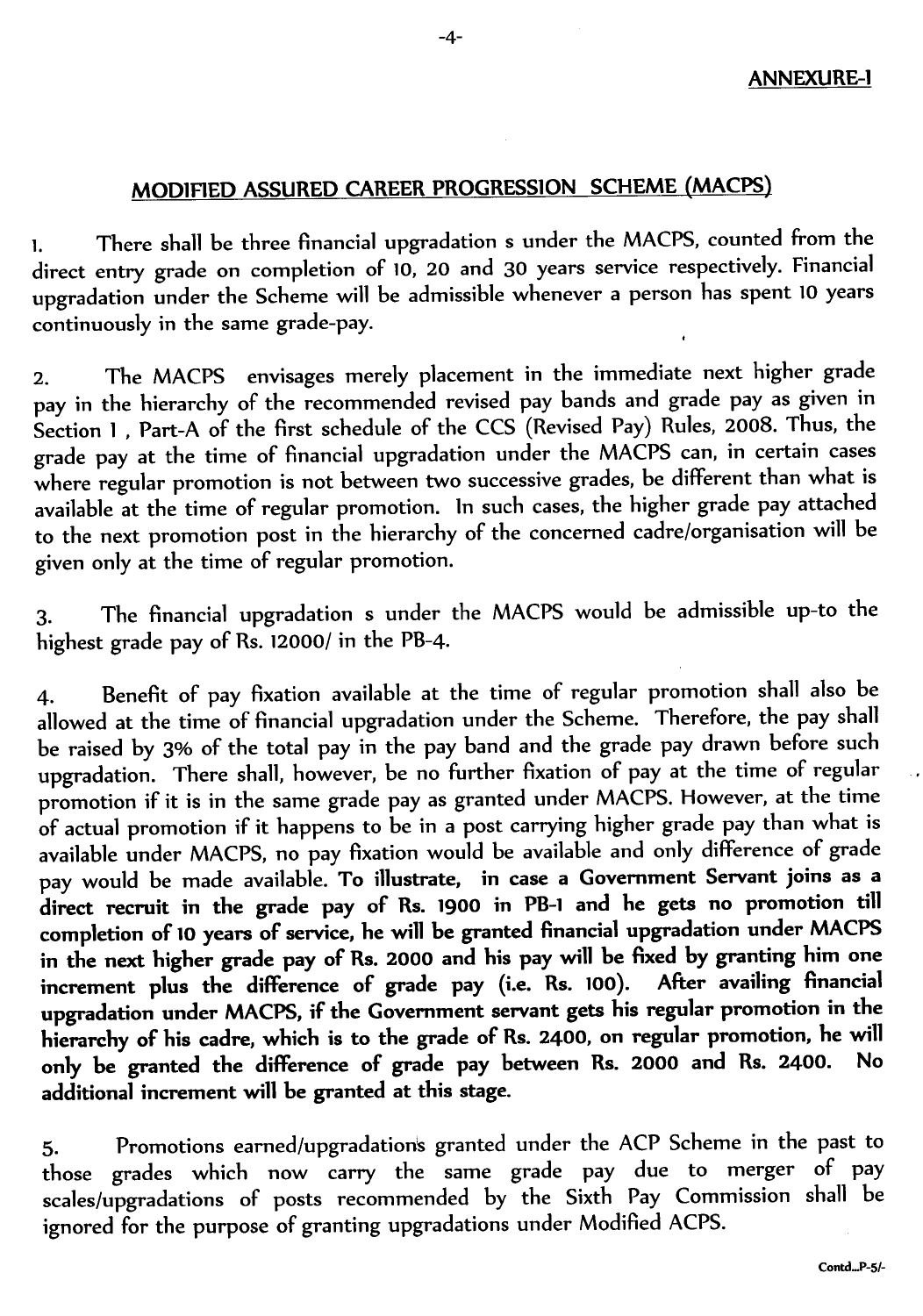The pre-revised hierarchy (in ascending order) in a particular organization was as under:-

 $-5-$ 

Rs. 5000-8000, Rs. 5500-9000 & Rs. 6500-10500.

- (a) A Government servant who was recruited in the hierarchy in the pre-revised pay scale Rs. 5000-8000 and who did not get a promotion even after 25 years o service prior to 1.1.2006, in his case as on 1.1.2006 he would have got two financi upgradations under ACP to the next grades in the hierarchy of his organizatio Le., to the pre-revised scales of Rs. 5500-9000 and Rs. 6500-10500.
- (b) Another Government servant recruited in the same hierarchy in the pre-revised scale of Rs. 5000-8000 has also completed about 25 years of service, but he got two promotions to the next higher grades of Rs. 5500-9000 & Rs. 6500-10500 during this period.

In the case of both (a) and (b) above, the promotions/financial upgradations granted under ACP to the pre-revised scales of Rs. 5500-9000 and Rs. 6500-10500 pric to 1.1.2006 will be ignored on account of merger of the pre-revised scales of Rs. 5000  $3000$ , Rs. 5500-9000 and Rs. 6500-10500 recommended by the Sixth CPC. As per CCS (RP) Rules, both of them will be granted grade pay of Rs. 4200 in the pay band PB-2. After the implementation of MACPS, two financial upgradations will be granted both in the case of (a) and (b) above to the next higher grade pays of Rs. 4600 and Rs. 4800 in the pay band PB-2.

6. ln the case of all the employees granted financial upgradations under ACPS till 11.01.2006, their revised pay will be fixed with reference to the pay scale granted to ther under the ACPS.

6.1 ln the case of ACP upgradations granted between 01.01.2006 and 31.08.2008, the iovernment servant has the option under the CCS (RP) Rules, 2008 to have his pay ixed in the revised pay structure either (a) w.e.f. 01.01.2006 with reference to his pre evised scale as on 01.01.2006; or  $(b)$  w.e.f. the date of his financial upgradation unde  $\mathsf{CP}$  with reference to the pre-revised scale granted under ACP. In case of option (b), e shall be entitled to draw his arrears of pay only from the date of his option i.e. the date of financial upgradation under ACP.

6.2 ln cases where financial upgradation had been granted to Government servants in he next higher scale in the hierarchy of their cadre as per the provisions of the ACP  $\,$ cheme) of August, 1999, but whereas as a result of the implementation of Sixth CPC' recommendations, the next higher post in the hierarchy of the cadre has been upgraded by granting a higher grade pay, the pay of such employees in the revised pay structure  $\dot{m}$  be fixed with reference to the higher grade pay granted to the post. To illustrate, in the case of Jr. Engineer in CPWD, who was granted 1<sup>st</sup> ACP in his hierarchy to the grade  $\mathsf f$  Asstt. Engineer in the pre-revised scale of Rs.6500-10500 corresponding to the revised rade pay of Rs.4200 in the pay band PB-2, he will now be granted grade pay of  $s.4600$  in the pay band PB-2 consequent upon upgradation of the post of Asstt. Enggs. ln CPWD by granting them the grade pay of Rs.4600 in PB-2 as a result of Sixth CPC's  $\alpha$  recommendation. However, from the date of implementation of the MACPS, all the financial upgradations under the Scheme should be done strictly in accordance with the hierarchy of grade pays in pay bands as notified vide CCS (Revised Pay) Rules, 2008.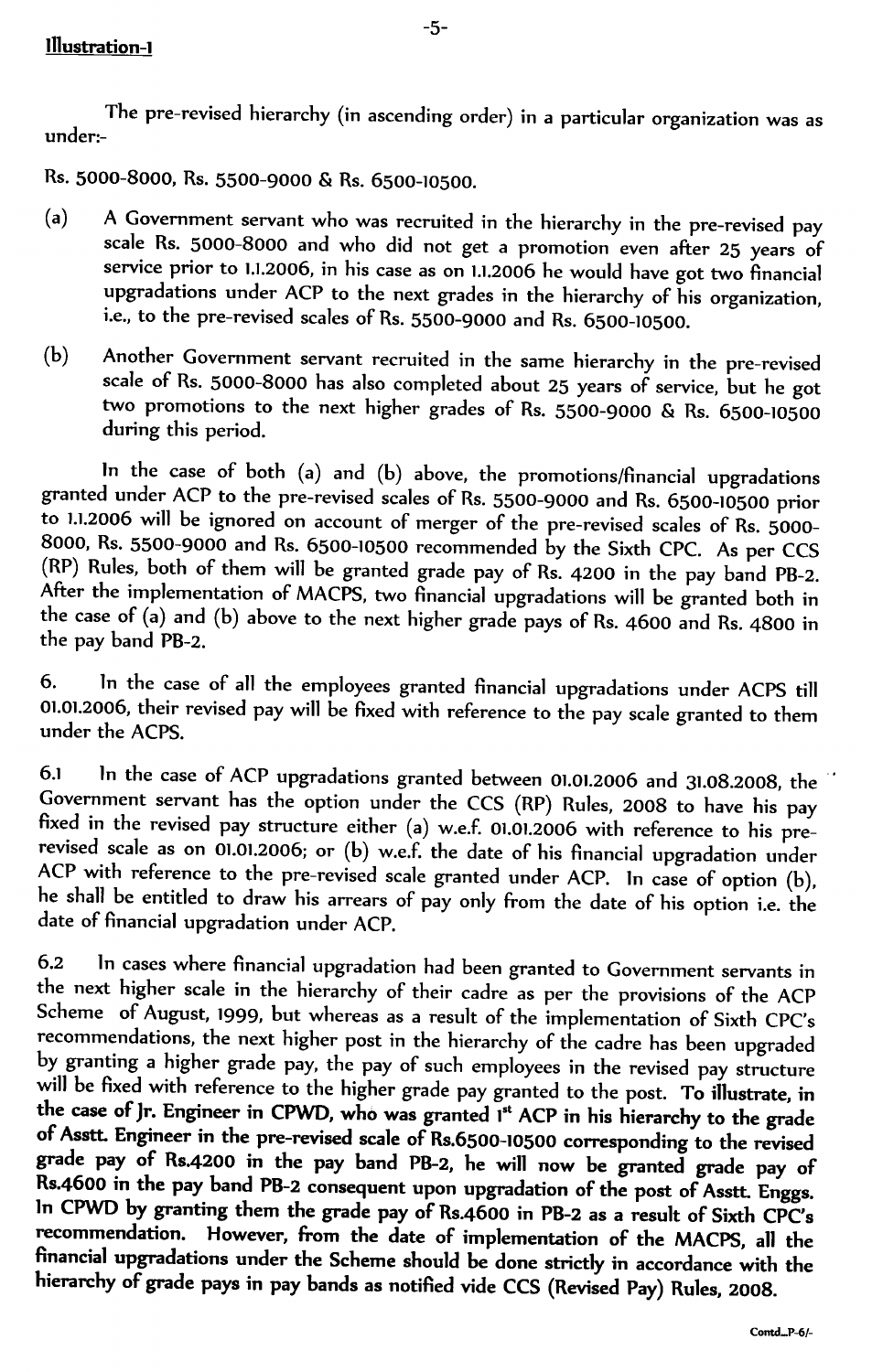7. With regard to fixation of his pay on grant of promotion/financial upgradation nder MACP Scheme, a Government servant has an option under FR22 (1) (a) (1) to get his pay flxed in the higher post/ grade pay either from the date of his romotion/upgradation or from the date of his next increment viz. I" July of the year. The pay and the date of increment would be fixed in accordance with clarification no.2 of Department of Expenditure's O.M. No.1/1/2008-IC dated 13.09.2008.

8. Promotions earned in the post carrying same grade pay in the promotional hierarchy as per Recruitment Rules shall be counted for the purpose of MACPS.

.1 Consequent upon the implementation of Sixth CPC's recommendations, grade ay of Rs. 5400 is now in two pay bands viz., PB-2 and PB-3. The grade pay of Rs. 5400 in PB-2 and Rs.5400 in PB-3 shall be treated as separate grade pays for the purpose of grant of upgradations under MACP Scheme.

9. 'Regular service' for the purposes of the MACPS shall commence from the date f joining of a post in direct entry grade on a regular basis either on direct recruitmei basis or on absorption/re-employment basis. Service rendered on adhoc/contract basis efore regular appointment on pre-appointment training shall not be taken into eckoning. However, past continuous regular service in another Governmer Department in a post carrying same grade pay prior to regular appointment in a new Department, without a break, shall also be counted towards qualifying regular service or the purposes of MACPS  $\,$  only (and not for the regular promotions). However, benefits under the MACPS in such cases shall not be considered till the satisfactor completion of the probation period in the new post.

10. Past service rendered by a Government employee in a State Government/statutory<br>hedy/Autonomous hody/Public Sector organisation before appointment in the oody/Autonomous body/Public Sector organisation, before appointment in th Government shall not be counted towards Regular Service.

11. 'Regular service' shall include all periods spent on deputation/foreign service, study leave and all other kind of leave, duly sanctioned by the competent authorit $\,$ 

2. The MACPS shall also be applicable to work charged employees, if their servic conditions are comparable with the staff of regular establishmen

13. Existing time-bound promotion scheme, including in-situ promotion scheme, Staff' Car Driver Scheme or any other kind of promotion scheme existing for a particular category of employees in a Ministry/Department or its offices, may continue to  $\mathsf b$ operational for the concerned category of employees if it is decided by the concerne administrative authorities to retain such Schemes, after necessary consultations or the may switch-over to the MACPS. However, these Schemes shall not run concurrently with the MACPS.

 $_{14}$  . The MACPS is directly applicable only to Central Government Civilian employee It will not get automatically extended to employees of Central Autonomous/Statut Bodies under the administrative control of a Ministry/Department. Keeping in view the financial implications involved, a conscious decision in this regard shall have to be take by the respective Governing Body/Board of Directors and the administrative Ministr concerned and where it is proposed to adopt the MACPS, prior concurrence of Ministr of Finance shall be obtained.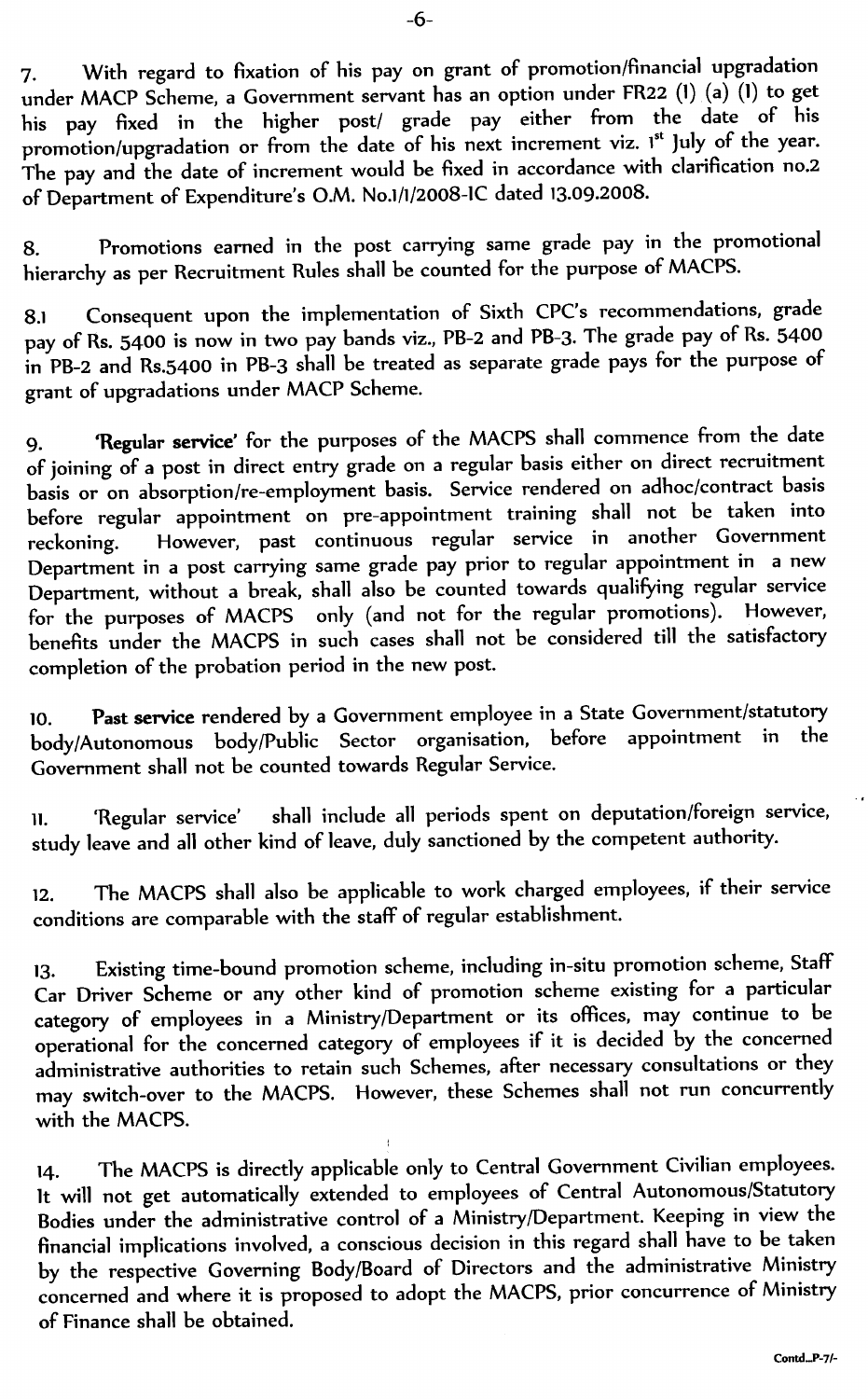15. lf a financial upgradations under the MACPS is deferred and not allowed after 10 years in a grade pay, due to the reason of the employees being unfit or due to departmental proceedings, etc., this would have consequential effect on the subsequent financial upgradation which would also get deferred to the extent of delay in grant of first financial upgradation.

16. On grant of financial upgradation under the Scheme, there shall be no change in the designation, classification or higher status. However, financial and certain oth benefits which are linked to the pay drawn by an employee such as HBA, allotment o Government accommodation shall be permitted.

17. The financial upgradation would be on non-functional basis subject to fitness, in the hierarchy of grade pay within the PB-1. Thereafter for upgradation under the MACPS the benchmark of 'good' would be applicable till the grade pay of Rs. 6600/- in PB-3. The benchmark will be 'Very Good' for financial upgradation to the grade pay of Rs. 7600 and above.

18. ln the matter of disciplinary/ penalty proceedings, grant of benefit under the MACPS shall be subject to rules governing normal promotion. Such cases shall, therefore, be regulated under the provisions of the CCS (CCA) Rules, 1965 and instructions issued thereunder.

9. The MACPS contemplates merely placement on personal basis in the immediat ngher Grade pay /grant of financial benefits only and shall not amount to ictual/functional promotion of the employees concerned. Therefore, no reservatio orders/roster shall apply to the MACPS, which shall extend its benefits uniformly to all eligible SC/ST employees also. However, the rules of reservation in promotion shall be ensured at the time of regular promotion. For this reason, it shall not be mandatory to associate members of SC/ST in the Screening Committee meant to consider cases for grant of financial upgradation under the Scheme.

20. Financial upgradation under the MACPS shall be purely personal to the employee and shall have no relevance to his seniority position. As such, there shall be no additional financial upgradation for the senior employees on the ground that the junior employee in the grade has got higher pay/grade pay under the MACPS.

21. Pay drawn in the pay band and the grade pay allowed under the MACPS shall be taken as the basis for determining the terminal benefits in respect of the retiring employee.

22. If Group "A" Government employee, who was not covered under the ACP Scheme has now become entitled to say third financial upgradation directly, having  $\sigma$  ompleted 30 year's regular service, his pay shall be fixed successively in next three immediate higher grade pays in the hierarchy of revised pay-bands and grade pays allowing the benefit of 3% pay fixation at every stage. Pay of persons becoming eligible for second financial upgradation may also be fixed accordingly.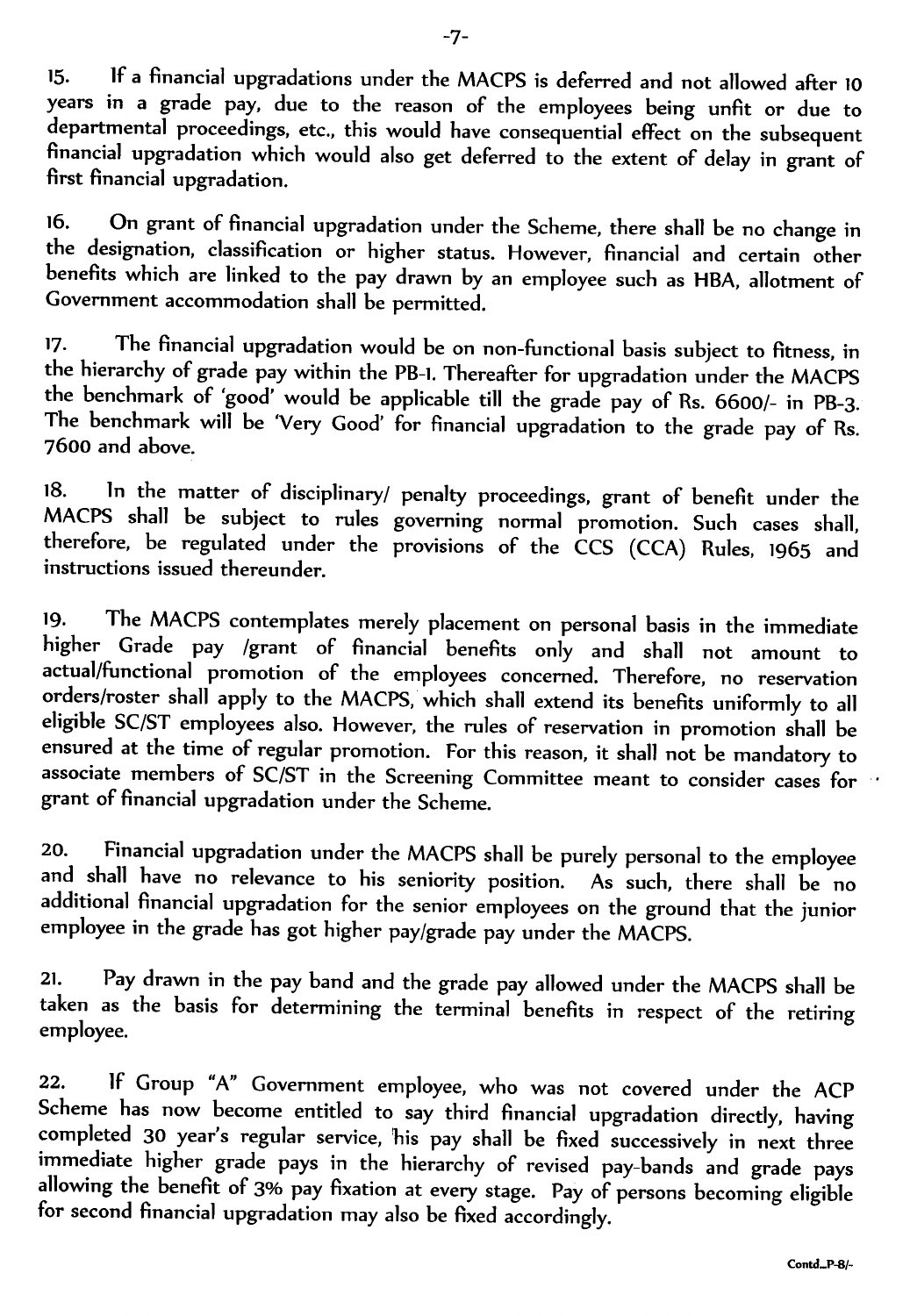23. ln case an employee is declared surplus in his/her organisation and appointed in the same pay-scale or lower scale of pay in the new organization, the regular service rendered by him/her in the previous organisation shall be counted towards the regular service in his/her new organisation for the purpose of giving financial upgradation under the MACPS.

24. ln case of an employee after getting promotion/ACP seeks unilateral transfer on a lower post or lower scale, he will be entitled only for second and third financial upgradations on completion of 20/30 years of regular service under the MACPS, as the case may be, from the date of his initial appointment to the post in the new organization.

25. lf a regular promotion has been offered but was refused by the employee before becoming entitled to a financial upgradation, no financial upgradation shall be allowed is such an employee has not been stagnated due to lack of opportunities. If, however, inancial upgradation has been allowed due to stagnation and the employee: subsequently refuse the promotion, it shall not be a ground to withdraw the financial upgradation. He shall, however, not be eligible to be considered for further financial upgradation till he agrees to be considered for promotion again and the second the next nes and the second the second of the extent of period of debarment due to financial upgradation shall also be deferred to the extent of period of debarment due to the refusal.

26. Cases of persons holding higher posts purely on adhoc basis shall also be considered by the Screening Committee alongwith others. They may be allowed th benefit of financial upgradation on reversion to the lower post or if it is beneficial vis-avis the pay drawn on adhoc basis.

27. Employees on deputation need not revert to the parent Department for availing the benefit of financial upgradation under the MACPS. They may exercise a fresh option  $\,$ to draw the pay in the pay band and the grade pay of the post held by them or the pay plus grade pay admissible to them under the MACPS, whichever is beneficia

#### **Illustrations** 28.

- lf a Government servant (tDC) in PB-l in the Grade Pay of Rs.1goo gets  $A (i)$ his first regular promotion (UDC) in the PB-I in the Grade Pay of Rs.2400 on completion of 8 years of service and then continues in the same Grade Pay for further 10 years without any promotion then he would be eligible for 2<sup>nd</sup> financial upgradation under the MACPS in the PB-1 in the Grad Pay of Rs.2800 after completion of 18 years (8+10 years).
	- (ii)  $\qquad$  ln case he does not get any promotion thereafter, then he would get 3' financial upgradation in the PB-II in Grade Pay of Rs.4200 on completion of further 10 years of service i.e. after 28 years (8+10+10).
	- (iii)  $\qquad$  However, if he gets  $2^{\mathsf{nd}}$  promotion after 5 years of further service in th pay PB-II in the Grade Pay of Rs.4200 (Asstt. Grade/Grade "C") i.e. o completion of 23 years  $(8+10+5)$  vears) then he would get  $3<sup>rd</sup>$  financi upgradation after completion of 30 years i.e. 10 years after the  $2<sup>nd</sup> ACP$  i the PB-ll in the Grade Pay of Rs.4600.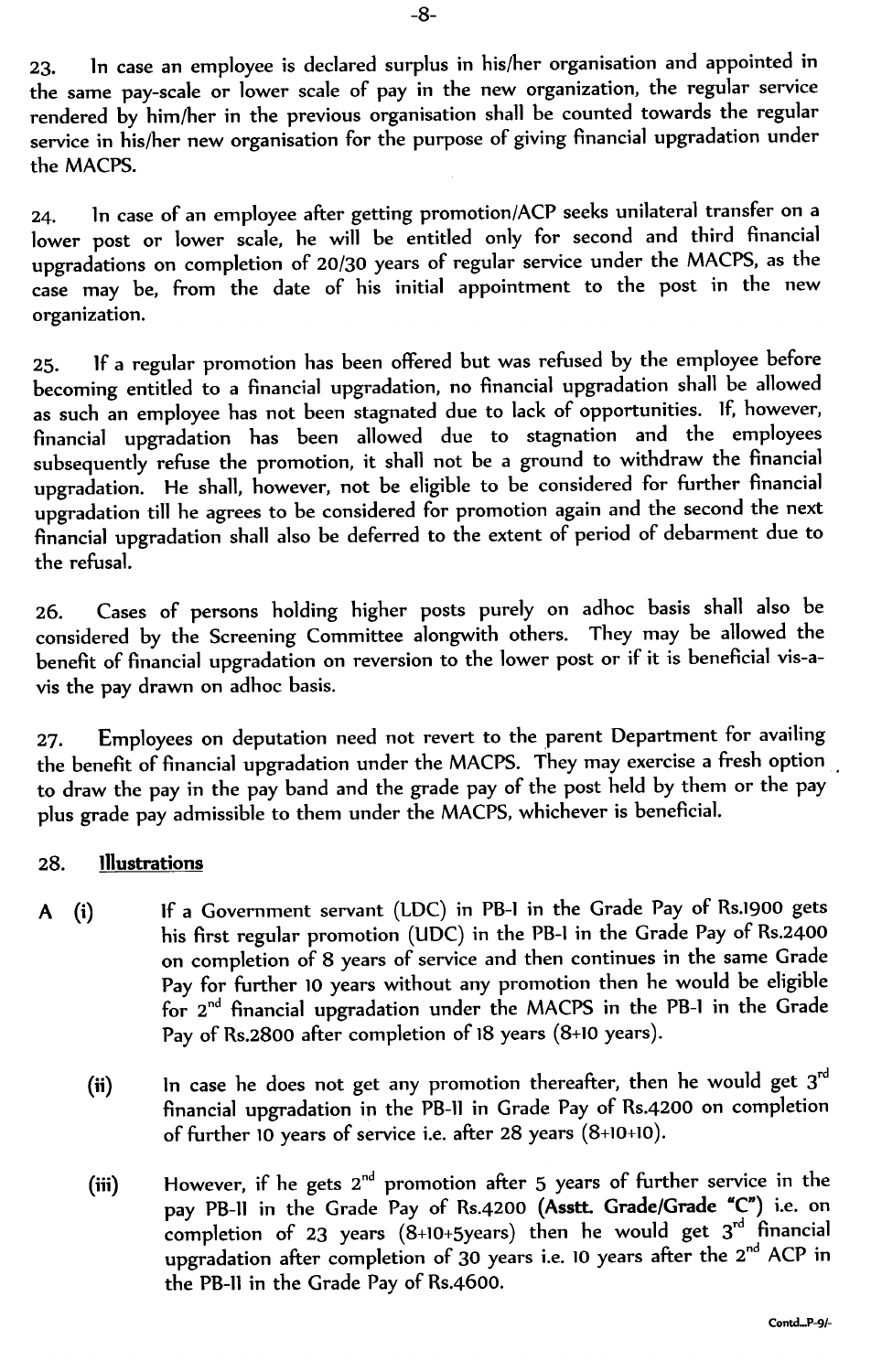In the above scenario, the pay shall be raised by 3% of the total pay in the Pay Band and Grade Pay drawn before such upgradation. There shall, however, be no further fixation of pay at the time of regular promotion if it is in the same Grade Pay or in the higher Grade Pay. Only the difference of grade pay would be admissible at the time of promotions.

If a Government servant (LDC) in PB-I in the Grade Pay of Rs.1900 is granted 1 st financial upgradation under the MACPS on completion of 10 years of service in the PB-l in the Grade Pay of Rs.2000 and 5 years later he gets 1st regular promotion (UDC) in PB-1 in the Grade Pay of Rs.2400, the 2<sup>nd</sup> financial upgradation under MACPS (in the next Grade Pay w.r.t. Grade Pay held by Government servant) will be granted on completion of 20 years of service in PB-I in the Grade Pay of Rs.2800. On completion of 30 years of service, he will get  $3^{\rm rd}$  ACP in the Grade Pay of Rs. 4200 However, if two promotions are earned before completion of 20 years, only  $3^{\mathsf{rd}}$  financial upgradation would be admissible on completion of 10 years of service in Grade Pay from the date  $2^{\mathsf{nd}}$  promotion or at  $30^{\mathsf{th}}$  year of service, whichever is earlier.

If a Government servant has been granted either two regular promotions or 2<sup>nd</sup> financial upgradation under the ACP Scheme of August, 1999 afte1 completion of 24 years of regular service then only  $3^{\mathsf{rd}}$  financial upgradation would be admissible to him under the MACPS on completion of 30 years of service provided that he has not earned third promotion in the hierarchy.

(S.Jainendra Kumar)

Deputy Secretary to the Govt. Of lndia.

**B.** 

 $\mathsf{C}$